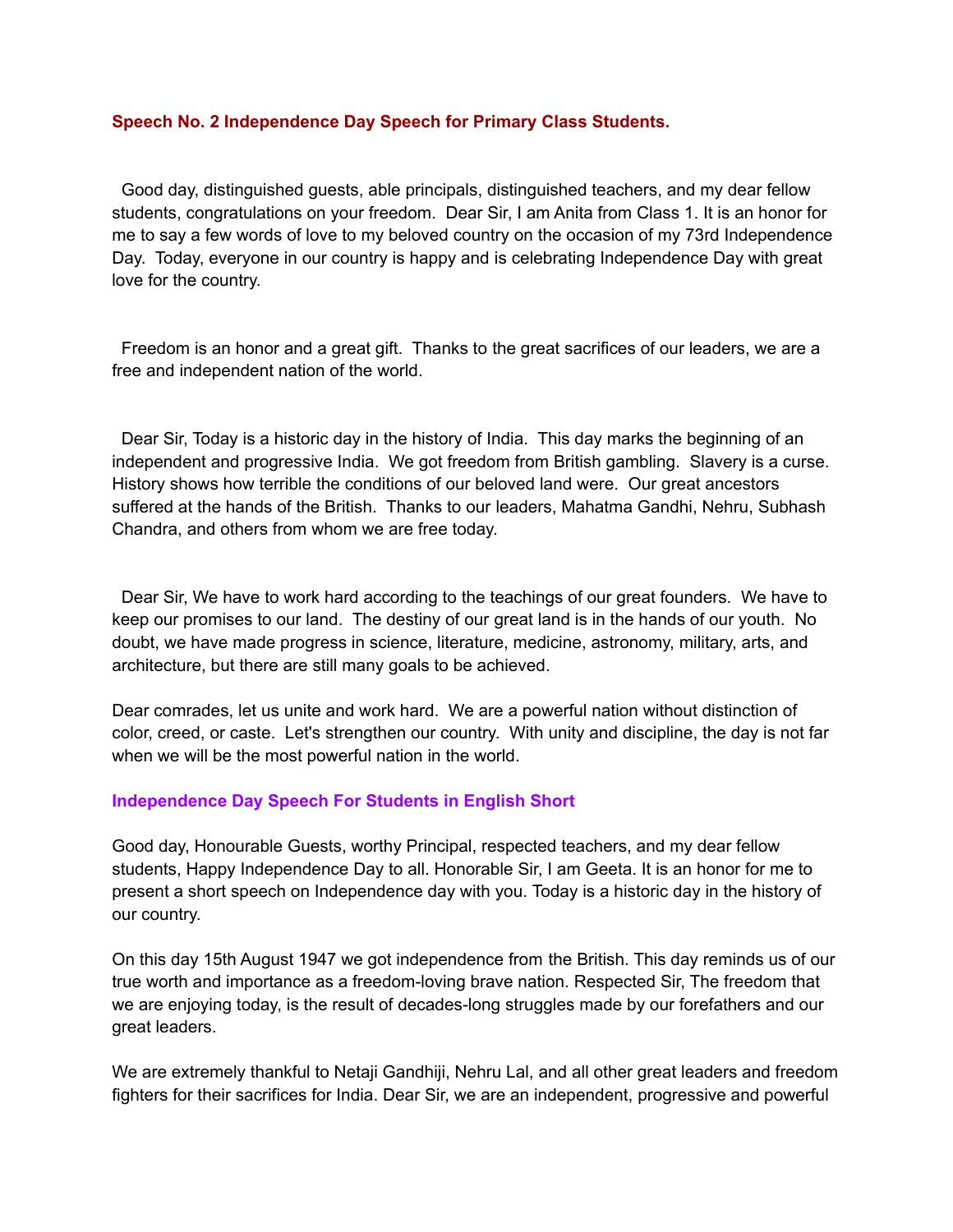country of the world today. We have the world's largest democracy. Our people are brave and bold. Our youth are leaders of IT and engineering around the world today.

We have made progress in science, astronomy, agriculture, medicine, arts, and architecture. Our soldiers are brave and bold. Thanks to them we are enjoying freedom today.

Our enemies fear us and the world respects us. Respected fellow students, what we have got today is not enough. There are still a lot of problems and issues that we have to solve.

We have to fight against poverty, overpopulation, illiteracy, and youth unemployment. We have to spread awareness and knowledge to every corner of our country.

Dear brothers and sisters, on this day we have to make a promise with our land that we will defend the honor and integrity of our land in every situation. We will work hard to bring success in every field. We have to make India strong among all nations.

Let's unite and work hard for our goals. With unity, we will surely achieve our goals. The day is not far when India will be the most powerful country in the world.

## **Independence Day Speech for High School Students**

Good morning all, honorable Guests, worthy Principals, respected teachers, and fellow students happy Independence day to all of you.

Honorable all, as you know we all have gathered here to celebrate the 73rd independence day of India. The day that 1947 started a new chapter in the history of the entire subcontinent. We got freedom from foreign yokes.

But, this day, as you know, has a very history behind it. There are countless struggles, priceless sacrifices, and efforts of our great leaders. Thanks to that, India is a powerful, strong, and free country in the world.

Respected Sir, Independence can never be had charity. It is not a gift. We salute those warriors, leaders, and freedom fighters of ours who did a remarkable job to give us a free and beloved country.

History is full of evidence of the struggles and sacrifices of our leaders like Mahatma Gandhi G, Pandit Nehru Lal, ChanChanChandra, and ds of freedom lovers.

Mahatma Gandhi G was the proponent of peace and nonviolence. He led the freedom struggle in very critical times. He faced hardships and suffered at the hands of the British but he never gave up. It was his charming personality that led millions of Indian people behind him, under his banner. He is one of the greatest leaders in the world.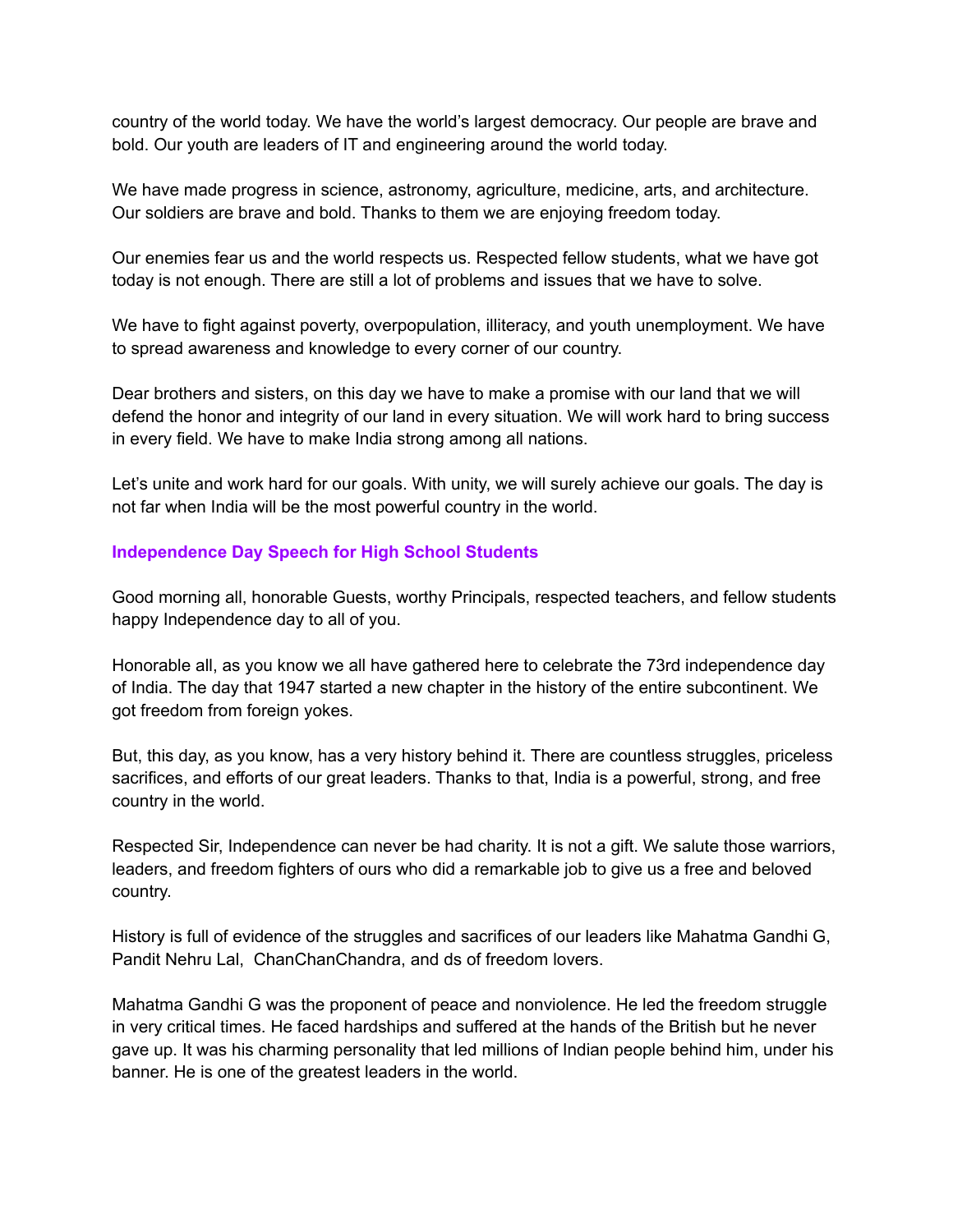Respected Sir, our beloved country India has every beautiful thing in this world. We have an anlturetculturemed force that is very brave and bold. They never hesitate to sacrifice their lives for this land, our economy is very strong.

We are a very respected and Nuclear power country. Our youths are leading the world in technology, engineering, and medicine.

We are the world's largest democracy with free and happy people. We have everything in this beloved land. Respected fellows, as you know this day comes every year to remind us of our promises to this land. It is indeed, we have got freedom from the foreign yokes but still there remains a lot to be done. We have to fight against all the social and economic issues at present.

We have to fight against poverty, illiteracy, youth unemployment, and overpopulation. We have to stand against ignorance and spread education in every corner of our country. Respected fellows there lie a huge responsibility upon our shoulders. We have to work day and night for the progress and welfare of our country. Soon, the day is not far when we will be the world's most powerful country.

# **Independence Day Speech For Principal & Teachers**

Respected all, Honorable Guest, worthy principal, respected teachers, and my dear fellow students good morning and happy independence day. Respected sir, It is a matter of great pride for me to stand here in front of you to say my words of thankfulness and gratitude on independence day. I am thankful to all of you.

And we all are indebted to our leaders who have made this happen for us. This is true because of them that we are here, a free and independent nation.

Honorable Sir, Independence is a great gift of God. It is indeed a blessing of our Lord. We are an independent, fairly respected, and progressive nation of this world. We are advanced in technology, military, arts, and architecture. We have an advanced agriculture system. We are self-sufficient in many resources.

Today we play an important role in all important international affairs around the world. Our youth are leading the world in technology and engineering. In fact, from the day of independence to this day, we have developed much in every sphere of life.

Honorable sir, we must admit that the country we are enjoying today, had been freed without the sacrifices of our leaders. India could never have progressed had it been still under the yokes of slavery. Salute to those leaders who understood the worth and importance of a freed India under free and fresh air.

How can we pay my regards to our leader and our hero Mahatma Gandhi? He was a wise, intelligent, and kind personality. He is the ideal leader of millions of people across the world too.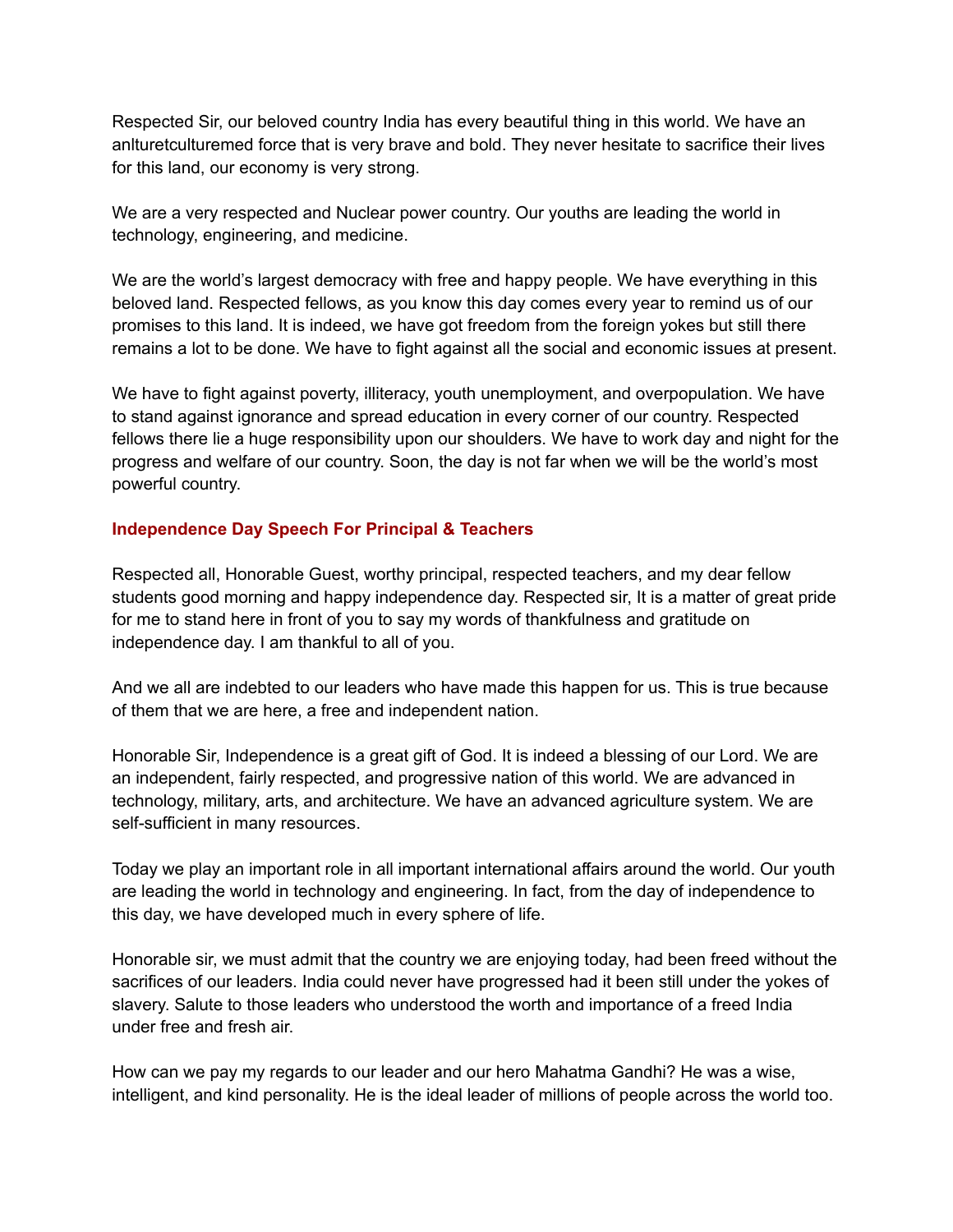The other great leaders Bal Gangadhar Tilak, Lala Lajpat Rai, Bhagat Singh, Khudi Ram Bose, and Chandra Sekhar Azad did a wonderful job in uniting people under the single banner of an Independent and free India. Thanks to the efforts and sacrifices of these leaders we are free at this moment.

Dear friends, it is important to know the worth and value of independence before enjoying its fruits. History is an open book. It tells us the conditions of slave nations. Slavery is a heinous curse. It sucks out the blood and the energy of a nation.

Under the British, the condition of our nation was not better than this. History tells us the horrific miseries and agonies our great leaders suffered at the hands of the British. Even today, when we look around the world. we can observe the conditions of slave nations around.

Honorable sir, today is a historic day in India's history. This day reminds us of our true worth and value as a nation. On this day, we have to make our commitments to serve our countrymen. There are a lot of challenges and hardships still in our way. Our independence needs more sacrifices and struggles to fulfill the dreams of a powerful and popular India.

Dear friends, let's make commitments afresh, let's unite and work hard, let's turn into such a sublime and super-entity to spoil every conspiracy against our nation. Let's forget the differences of color, creed, and cast and stand for the broader aims of progress, prosperity, peace, and justice throughout our land.

"Jai Hind, Jai Bharat"

## **Independence Day Speech in English 2020**

Good Morning all, Honorable Principal, worthy teachers, my dear students, happy Independence day to all of you today. Respected sir, As we all know we are gathered here to celebrate the 73rd Independence Day of our beloved India.

Today, everyone from one part of our country to another part is chanting slogans of "Jai Bharat Mata" with great spirit and energy. It is indeed the spirit of freedom and love for the land. But, we all know, this freedom is hard-earned.

There are decades of sacrifices and struggles behind all of that. The land on which we breathe is thanks to the struggles of our great men in the lead of well-known figures. i.e. Gandhi gi, Nehru Lal, Sabash Chandra, and others.